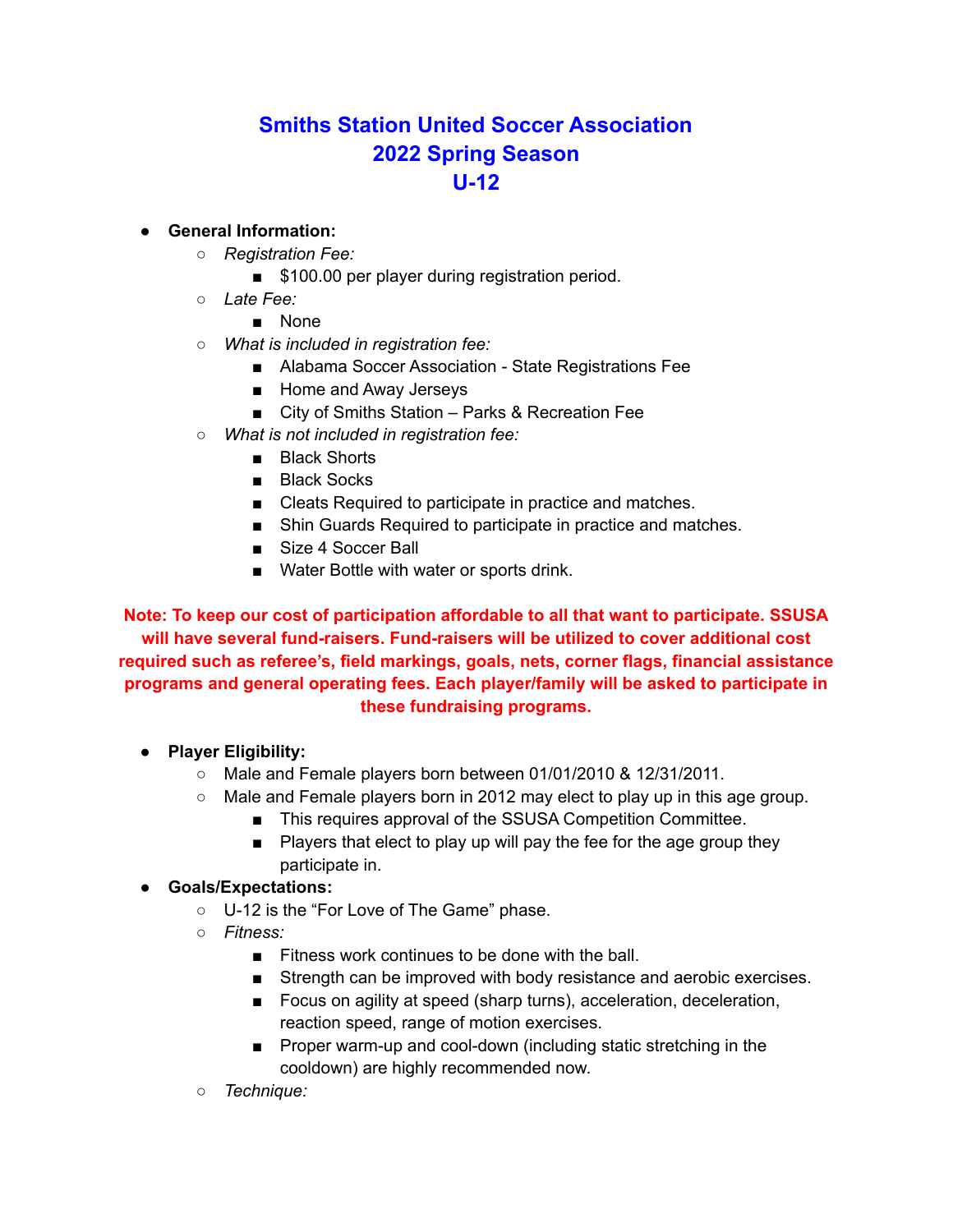- moving throw-in
- master the qualities of a bouncing spinning ball.
- Experiment with the qualities of a flighted ball
- feints with the ball
- receiving bouncing and air balls with the thigh and chest
- first touch receiving
- heading to score goals and for clearances while standing or jumping
- outside of foot passing
- receiving with either foot
- short passing with both feet
- bending shots
- crossing to near post space and penalty spot
- heel and flick passing.
- Introduce half volley and volley shooting
- chipping to pass and slide tackle.
- *For goalkeepers:*
	- W grip
	- Footwork
	- underarm bowling
	- side-arm throwing to targets
	- taking own goal kicks
	- side-winder kick
	- low and forward diving angle and near post play.
	- Introduce deflecting and boxing.
	- positional play
	- basic angle play (ebb and flow) into and down the line of the flight of the ball
	- commanding the goalmouth for the goalkeeper
	- positioning during a penalty kick and communication.
- *Psychology:*
	- Keep it fun and enjoyable to foster a desire to play, self-motivation.
	- Teamwork
	- Confidence
	- Desire
	- mental skills
	- handling distress
	- how to learn from each match
	- fair play
	- parental involvement
	- emotional management
- *○ Tactics:*
	- 2v1 defending
	- 2v2 attacking and defending
	- roles of 2nd attacker and defender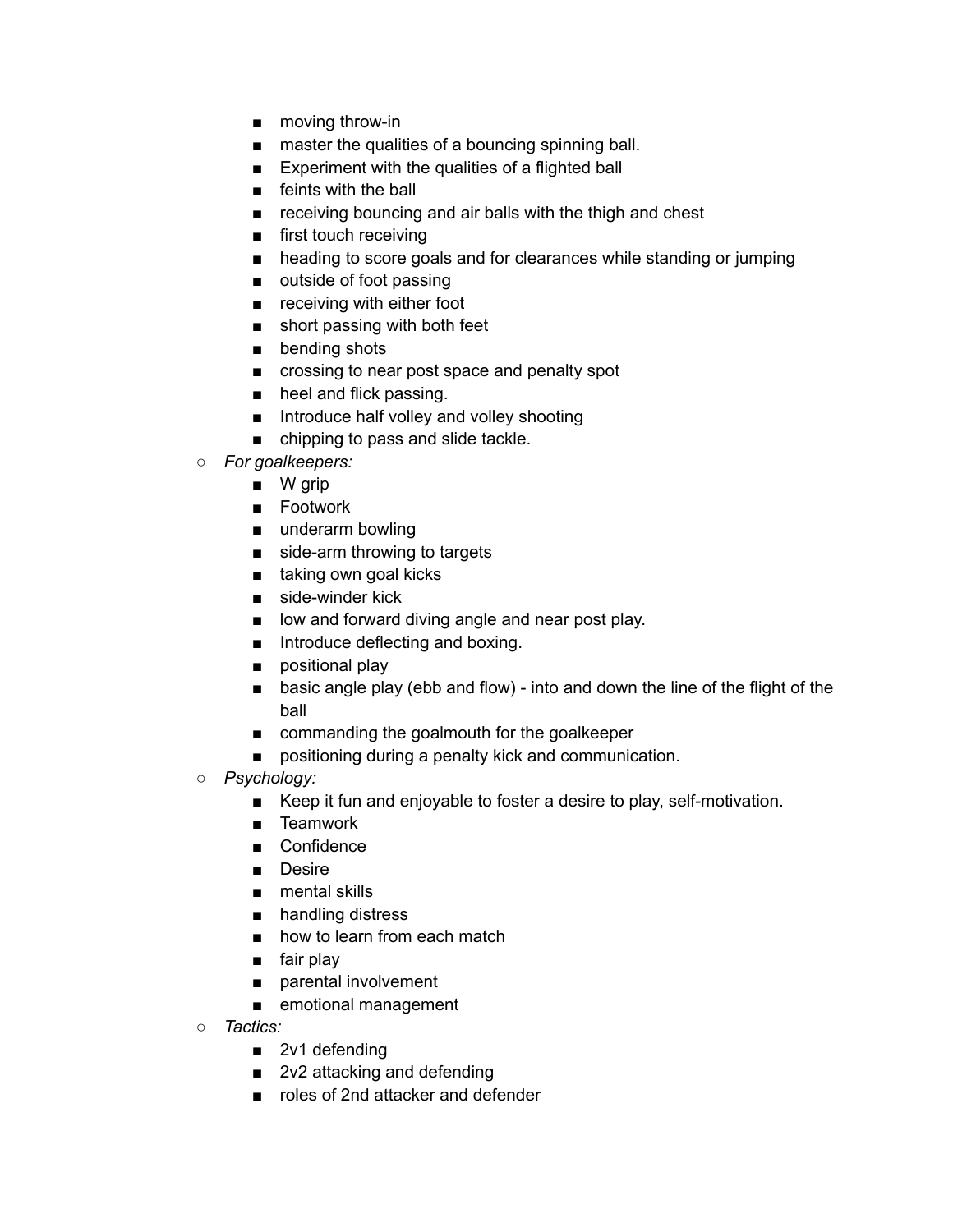- man-to-man defense
- combination passing
- playing on and around the ball as a group with purpose
- verbal and visual communication for all positions
- halftime analysis
- general work on all restarts
- wall pass at a variety of angles
- passing combinations on the move and rotation of all players through the team – everyone plays in each position.
- Reinforce the principles of defense.
- **Practice:**
	- Twice per week
	- 60 Minutes to 90 Minutes per session.
	- Weekdays as field space allows
		- 6:00 to 8:00 at Smiths Station Sports Complex
		- Teams will share field space as needed.
- **● Matches:**
	- Saturday Mornings
	- 8 to 10 match season (weather permitting)
- **Coaches:**
	- Parent/Volunteer
	- Coach Incentive Program:
		- Head Coach: \$20.00 voucher for Parent/Volunteer towards one (1) child's registration fees.
		- Assistant Coach: \$10
		- Coaches shirt.
			- Head Coach and one (1) Assistant Coach will receive a shirt.
		- Background Checks/Risk Management:
			- All coaches and volunteers must have background checks and be approved by Alabama Soccer Association Risk Management Program.
			- This includes completing concussion awareness on-line training.
		- US Soccer coaching license reimbursement
			- Provide a copy of your certificate and receive \$25 reimbursement
- **Draft:**
	- Yes, players shall attend two evaluations for coaches. Coaches will then select players.
- **End of Season Tournament:**
	- Yes
- **Academy/All-Star Teams:**
	- Academy for players born in 2009 & 2010. Players may play either recreation OR academy, but not both.

## **Laws of the Game - Modified**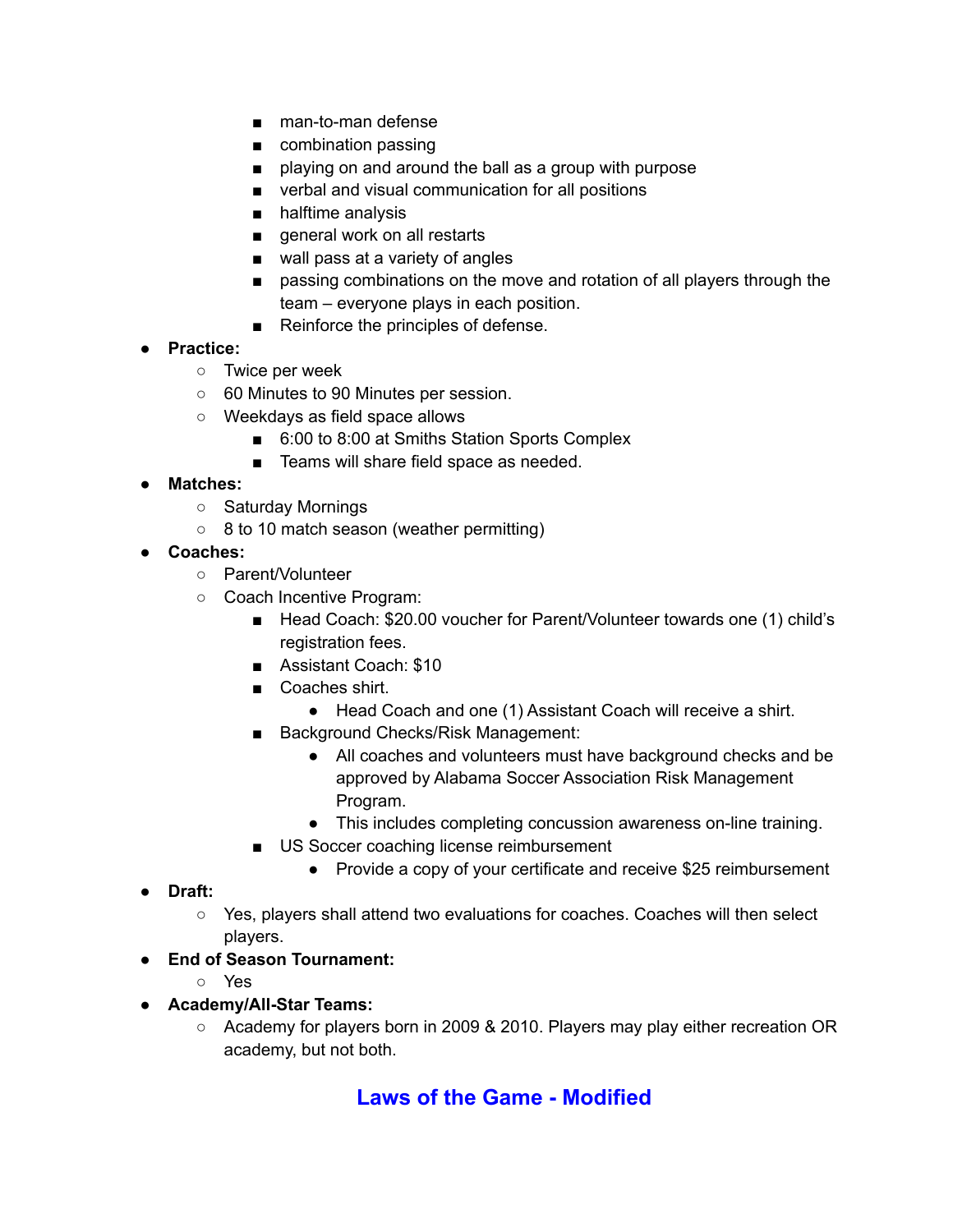- **Law 1 - The Field of Play:**
	- *○ Dimensions:*
		- The field of play must be rectangular.
		- The length of the touchline must be greater than the length of the goal line.
		- Length: 80 Yards (240 Feet)
		- Width: 55 Yards (165 Feet)
	- *Field Markings:*
		- Distinctive lines not more than five (5) inches wide.
		- $\blacksquare$  The field of play is divided into two (2) halves by a halfway line.
		- The center mark is indicated at the midpoint of the halfway line.
		- A Circle with a radius of Eight (8) yards is marked around it.
	- *The Goal Area:*
		- Five (5) yards out from goal line x Sixteen (16) yards wide
	- *The Penalty Area:*
		- Fourteen (14) yards out from goal line x Thirty-Six (36) yards wide.
		- A penalty arc with a radius of Eight (8) yards from each penalty mark is drawn outside the penalty area.
	- *The Penalty Mark:*
		- Ten (10) yards
	- *○ Corner Flags:*
		- Conform to FIFA Laws of the Game.
	- *○ Corner Arc:*
		- Conform to FIFA Laws of the Game.
	- *Build Out Line:*
		- None.
	- *○ Goals:*
		- Goals must be placed on the center of each goal line.
		- They consist of two upright post equidistant from the corners and joined at the top by a horizontal crossbar.
		- The recommended distance between the post is twenty-one (21) feet and the distance from the lower edge of the crossbar to the ground is seven (7) feet.
		- **Safety: Goals must be anchored securely to the ground. Portable goals may only be used if they satisfy this requirement.**
- **● Law 2 - The Ball:**
	- Size Four (4).
	- The ball will need to be FIFA Quality.
- **● Law 3 - The Number of Players:**
	- *○ Match:*
		- A match is played by two (2) teams, each consisting of not more than nine (9) players, one of whom is the designated goalkeeper.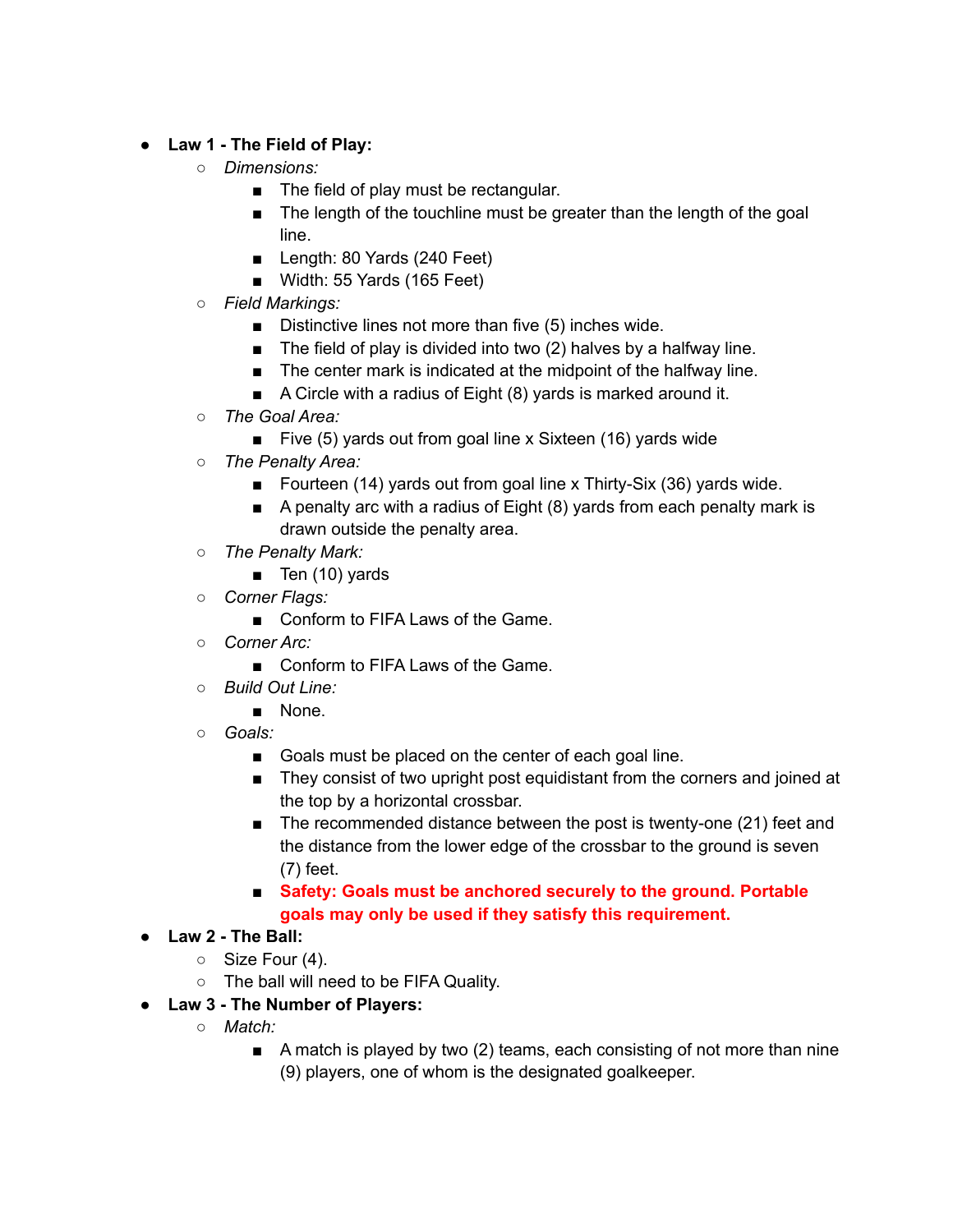- A match may not start or continue if either team consists of fewer than seven (7) players.
- *Substitutions:*
	- At any stoppage of play as granted by Referee and unlimited, except for Corner Kicks, Penalty Kicks.
	- Throw-Ins, when in possession of the ball.
	- *■ Note: If a player who is suspected to have a head injury shall leave the field of play for additional evaluation, a substitution can be made in that moment. Per U.S. Soccer's Concussion Initiative, if a player is suspected to have a head injury the referee is instructed to stop play to allow for treatment/evaluation as needed. If the player leaves the field of play for additional evaluation, a substitution can be made in that moment. The player with the suspected head injury may not return to the match unless a Healthcare Professional (HCP) or Certified Athletic Trainer (ATC) has cleared the player. Any coach or parent insisting on returning the player to the match without approved clearance will result in the referee ending the match.*
- *○ Playing Time:*
	- Each player SHALL play a minimum of 50% of the total playing time. It is the coach's responsibility to enforce this rule.
	- *Note:* Coaches will be allowed the discretion on playing time for players *that do not regularly attend practice/training sessions.*
- *Rosters:*
	- Minimum number of players on a roster shall be no less than twelve (12) players.
	- Maximum number of players on a roster shall be no more than sixteen (16) players.
- **● Law 4 - The Players Equipment:**
	- Conform to FIFA Laws of the Game.
	- Non-uniform clothing is allowed based on weather conditions, but uniforms must distinguish teams.
	- *Note: If needed, teams can be distinguished by scrimmage vests.*
	- Shin Guards are MANDATORY for both practice/training sessions and matches, and must be covered entirely by socks.
	- **Safety: A player must not use equipment or wear anything that is dangerous to himself or another player (including any kind of jewelry; except for a medical alert bracelet).**
- **● Law 5 - The Referee:**
	- Registered referee with a minimum U.S. Soccer certification of Grade 9.
- **Law 6 - The Other Match Officials:**
	- Use registered Assistant Referees at the discretion of the competition authority.
	- $\circ$  If such personnel are unavailable then use club linesmen/women, who are only to determine when the ball goes in and out of play.
- **Law 7 - The Duration of the Match:**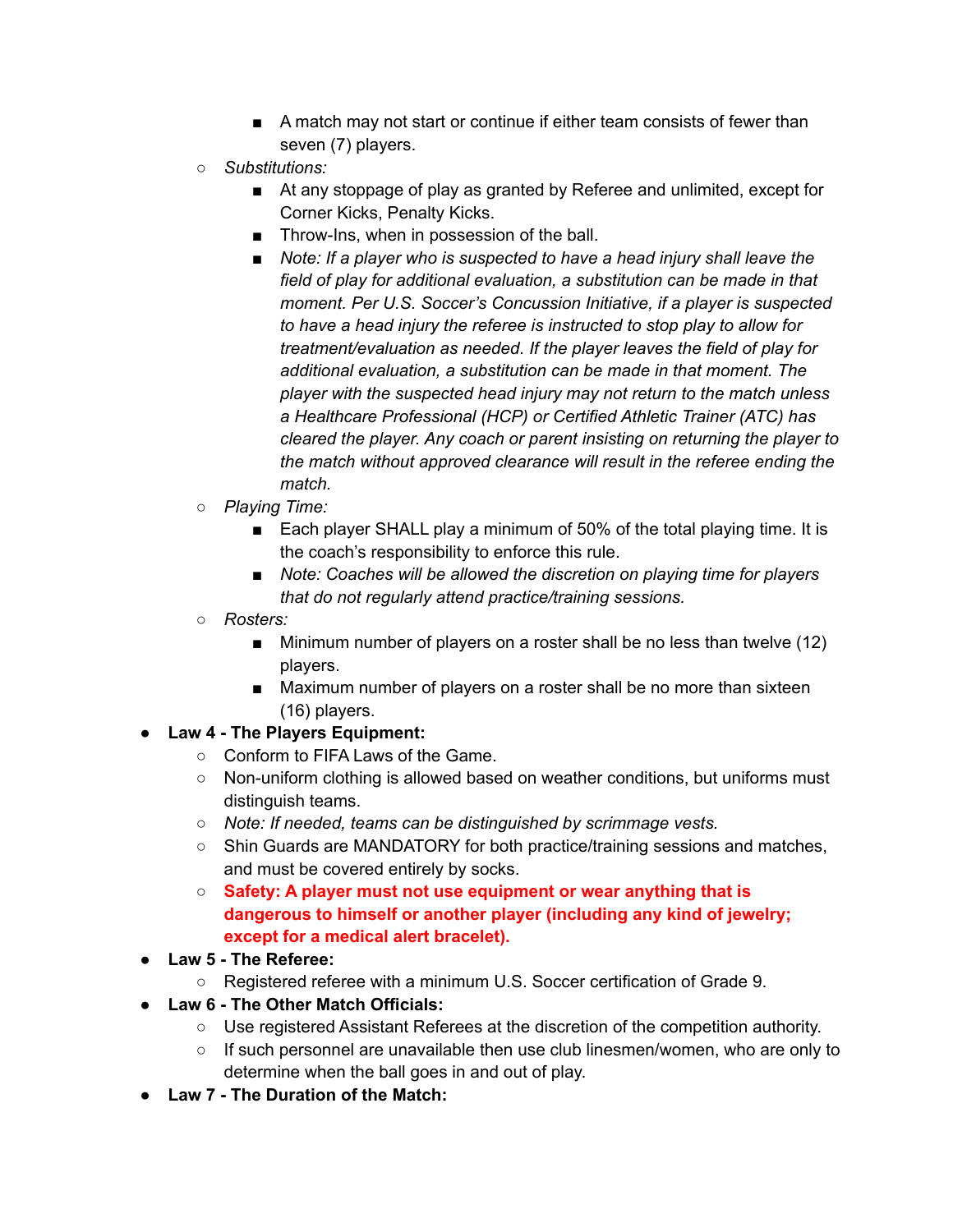- $\circ$  The match shall be divided into Two (2) halves of not more than Thirty (30) Minutes.
- There shall be a half-time interval of up of Ten (10) minutes.
- No added time at the end of either half.
- **● Law 8 - The Start and Restart of Play:**
	- Conform to FIFA laws of the Game
	- $\circ$  the defending team is at least Eight (8) yards from the ball until it is in play.
- **● Law 9 - The Ball in and out of Play:**
	- Conform to FIFA Laws of the Game.
- **● Law 10 - The Method of Scoring:**
	- Conform to FIFA Laws of the Game.
- **● Law 11 - Offside:**
	- Conform to FIFA Laws of the Game.
- **Law 12 - Fouls and Misconduct:**
	- Conform to FIFA Laws of the Game.
	- In all instances explain the infraction to the player.
	- Cards can be shown in the 12U age group.
- **Law 13 - Free Kicks:**
	- Conform to FIFA Laws of the Game with the exception that the opponents are to be at least Eight (8) yards away from the ball until it is kicked.
- **Law 14 - The Penalty Kick:**
	- Conform to FIFA Laws of the Game with the exception that the penalty mark is Ten (10) yards from the goal line.
- **● Law 15 - The Throw-In:**
	- Conform to FIFA Laws of the Game.
- **● Law 16 - The Goal Kick:**
	- Conform to FIFA Laws of the Game.
- **● Law 17 - The Corner Kick:**
	- Conform to FIFA Laws of the Game with the exception that opponents must remain at least Eight (8) yards from the ball until it is kicked.
- **● Law 18 - The Technical Area:**
	- Coaches, managers and players not in play must remain in the technical area or on bench, with the exception when a coach is utilized as Referee or Match official.
	- $\circ$  No more than Two (2) coaches/managers are allowed in the technical area during the matches.
- **Law 19 - The Substitution Area:**
	- Players that are wanting to enter the field of play must first enter the substitution area.
	- When the match official, referee, or assistant referee allows for a substitution, the player being substituted must fully leave the field of play prior to the new player entering the field of play.
	- $\circ$  If the match official allows for substitutions, only players in the substitution area can enter the field of play.